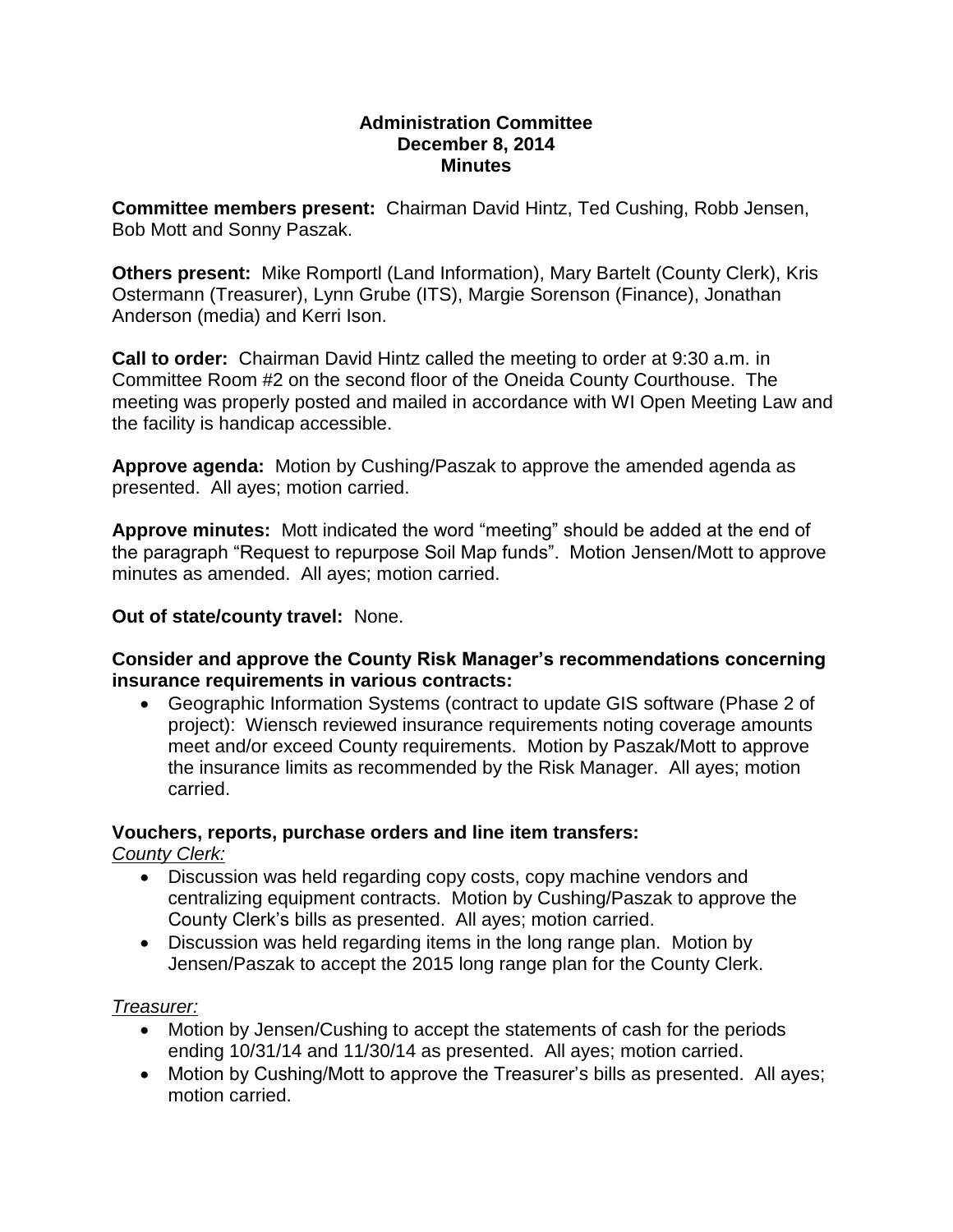# *ITS:*

- Motion by Cushing/Jensen to approve the ITS vouchers as presented. All ayes; motion carried.
- Grube reviewed the Department's long range plan in detail noting staff reviews plan and reports significant changes on a weekly basis. Lengthy discussion followed. Motion by Jensen/Mott to accept the ITS goals for 2015. All ayes; motion carried.
- I-pads/tablets tabled to a future meeting.

**Highway Facility Evaluation (HFE) update:** Hintz noted four proposals were presented to the HFE Committee last week regarding the evaluation/update of the existing Highway facility and conceptual plan for a new facility. The HFE Committee recommends accepting the proposal from Barrientos Design and Consulting which details tasks and deliverables. Motions were made in closed session and announced in open session to accept offer from Barrientos Design and Consulting to contract for said study in the amount of \$12,720. It was also recommended to spend up to an additional \$7,000 for additional evaluation items if needed (geophysical study of potential new site, etc.).

Motion by Paszak/Jensen to accept the Barrientos Design and Consulting proposal at a cost of \$12,720 and proceed with the study. Mott voiced concern over price difference with Venture. Lengthy discussion followed. Roll call vote: Cushing-aye; Jensen-aye; Mott-aye; Paszak-aye; Hintz-aye. Motion carried.

Motion by Jensen/Paszak to spend up to an additional \$7,000 (as needed) for additional items to complete the study. Roll call vote: Cushing-aye; Jensen-aye; Mott-aye; Paszak-aye; Hintz-aye. Motion carried.

Lengthy discussion followed regarding deadlines for HFE Committee, Kwik Trip offer to purchase, etc. It was felt an extension may be needed to respond to the offer to purchase but that must be approved by the County Board. The Administration Committee felt a special County Board meeting should be held on 12/16/14 at 9:30 a.m. to discuss HFE Committee recommendations.

Motion by Hintz/Paszak to forward motions on to County Board in resolution format for the 12/16/14 County Board meeting. All ayes; motion carried.

Paszak excused at 10:55 a.m.

**Vouchers, reports, purchase orders and line item transfers (con't.):** *Finance:*

 Motion by Hintz/Jensen to approve purchase orders/vouchers for the Finance Department. All ayes; motion carried.